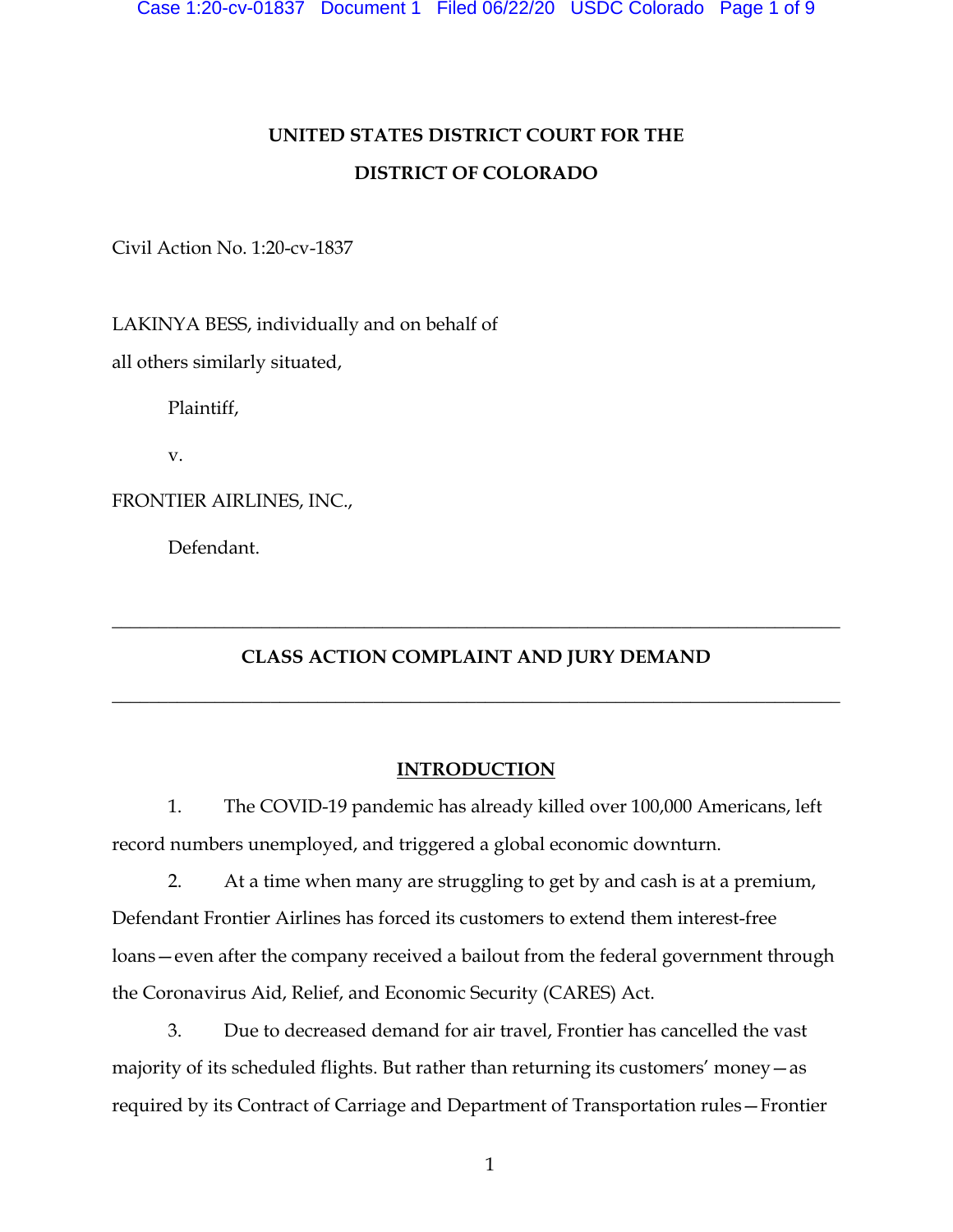is keeping that money and instead offering its customers vouchers for future travel.

4. Plaintiff Lakinya Bess is one of the many consumers affected by Frontier's refusal to issue refunds. On behalf of herself and thousands like her, she seeks an order requiring Frontier to comply with its contractual obligations and an award of damages sufficient to compensate customers who have lost the use of their money during a public health and economic crisis.

### **JURISDICTION AND VENUE**

5. The Court has subject matter jurisdiction over this action under 28 U.S.C. § 1332(d)(2) because this is a class action in which the amount in controversy exceeds \$5,000,000, exclusive of interest and costs, there are more than 100 members in the proposed class, and at least one class member is a citizen of a state different from Defendant.

6. Venue is proper in this Court under 28 U.S.C. §1391(b) because Frontier maintains its principal place of business in this district.

#### **PARTIES**

7. Plaintiff Lakinya Bess is a citizen and resident of Fairfield, California.

8. Defendant Frontier Airlines, Inc., is a corporation registered under the laws of Colorado and headquartered in Denver, Colorado.

### **FACTUAL ALLEGATIONS**

### **The Obligation of U.S. Airlines to Offer Refunds for Cancelled Flights**

9. Frontier is the eighth largest airline in the United States. Last year, the company took in more than \$2.5 billion from operating flights to more than 100 domestic and 30 international destinations.

10. When one of its flights is cancelled or significantly altered, the Department of Transportation has long required Frontier to provide full refunds to its customers.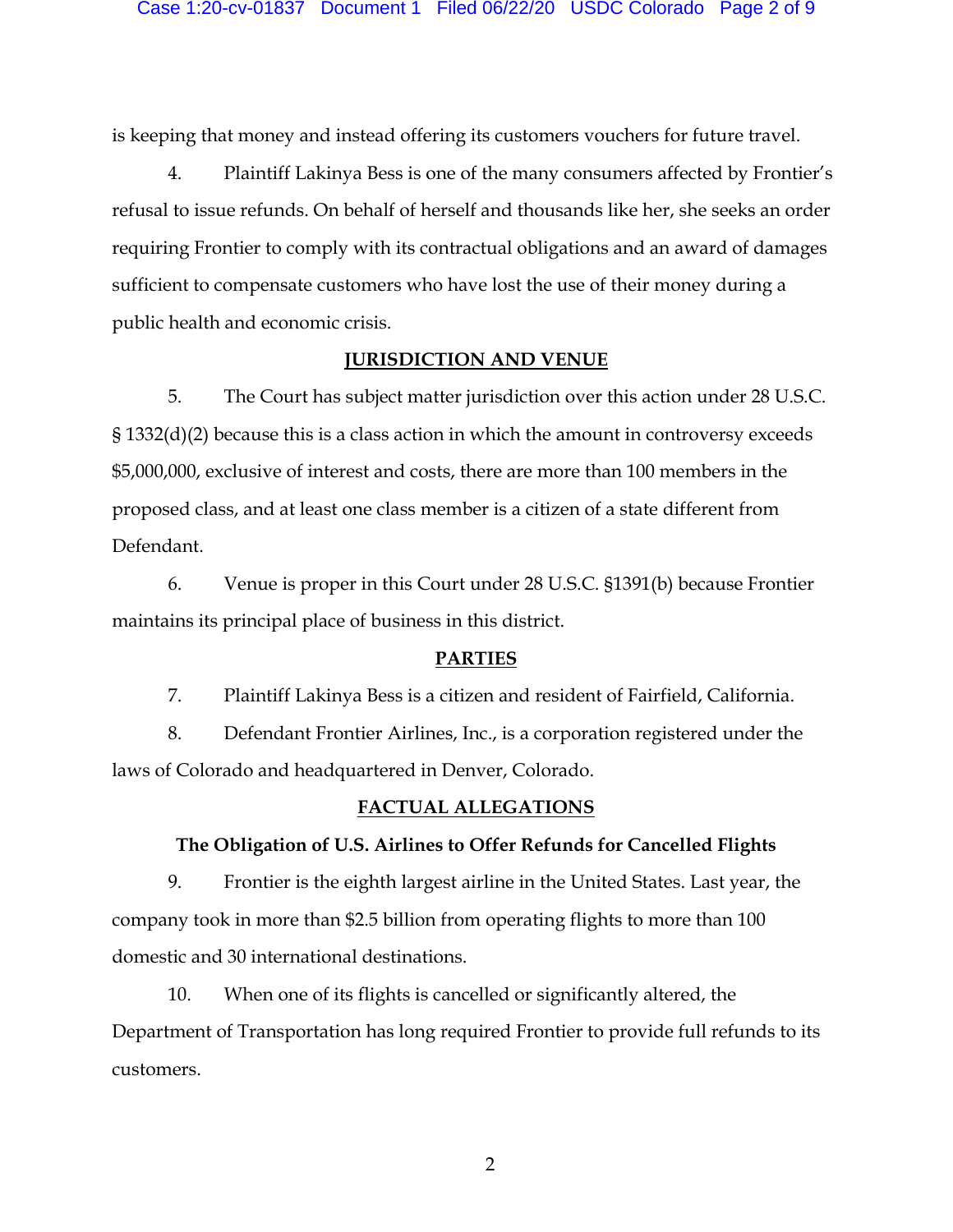11. This requirement has existed since at least July 15, 1996, when the Department's Aviation Enforcement Office advised carriers that refusing to refund a non-refundable fare when a flight is canceled and the passenger wishes to cancel is a violation of 49 U.S.C. 41712 (unfair or deceptive practices) and would subject a carrier to enforcement action.

12. The Department of Transportation reiterated this requirement on April 25, 2011, in issuing a final rule to improve the air travel environment for consumers:

We reject some carriers' and carrier associations' assertions that carriers are not required to refund a passenger's fare when a flight is cancelled if the carrier can accommodate the passenger with other transportation options after the cancellation. We find it to be manifestly unfair for a carrier to fail to provide the transportation contracted for and then to refuse to provide a refund if the passenger finds the offered rerouting unacceptable (e.g., greatly delayed or otherwise inconvenient) and he or she no longer wishes to travel.

13. The 2011 final rule required Frontier to adopt and adhere to a Customer Service Plan that, among other things, would promise to provide prompt refunds when ticket refunds were due, including refunding fees charged for optional service that the passenger was unable to use due to a flight cancellation.

## **Frontier Incorporates its Refund Obligation Into Its Contracts**

14. Frontier included its obligation to offer refunds when it cancels or substantially delays flights into the standardized Contract of Carriage that governs its provision of flight services.

15. Section 18(C) of the Contract of Carriage is entitled Delay, Misconnection or Cancellation, and provides in relevant part that in the event a flight is cancelled, and Frontier is unable to provide suitable alternative air transportation to a passenger's destination, "Frontier shall, if requested, provide a refund for the unused portion of the passenger's ticket . . ."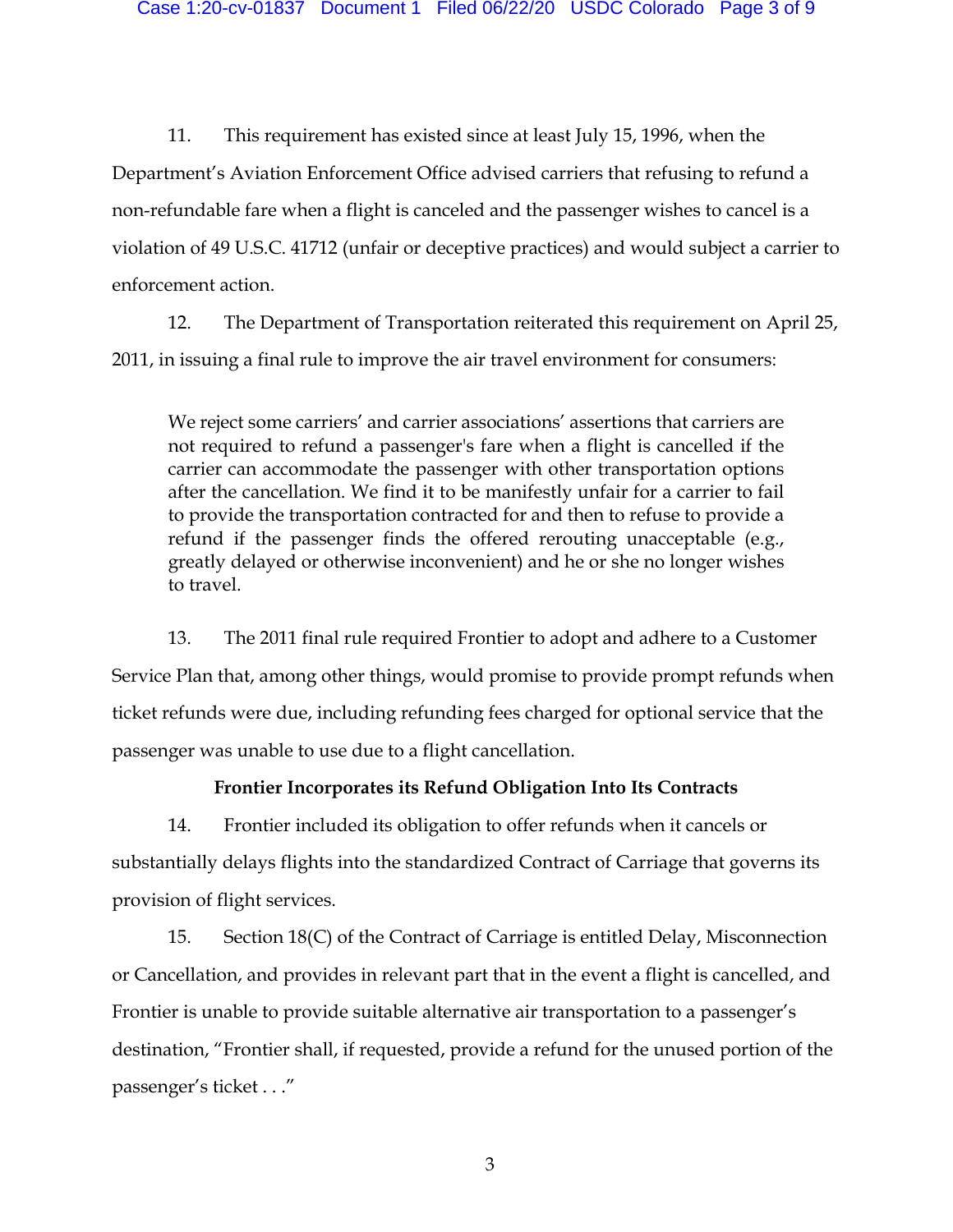#### Case 1:20-cv-01837 Document 1 Filed 06/22/20 USDC Colorado Page 4 of 9

16. Section 18(B) similarly provides that if Frontier cancels, diverts, or delays any flight due to the occurrence of a force majeure event, it will "provide a refund for the unused portion of the ticket."

17. And Frontier confirms in Section 12 of its Customer Service Plan that "if your flight is cancelled we'll provide you, upon request, a full refund of any unused portion of your ticket."

#### **Frontier Refuses to Offer Refunds in the Wake of COVID-19**

18. As COVID-19 began spreading across the United States and most of the country was ordered to take refuge in their homes, demand for air travel plummeted. Passenger volume dropped by some 97%, reaching levels not seen since the 1950s.

19. As a result of the decreased demand for its services, Frontier cancelled the vast majority of its scheduled flights. The airline cut more than 90% of its scheduled capacity for April 2020 and will continue to operate far below full capacity until there is a recovery in demand.

20. Even as it cancels previously scheduled flights to save money, however, Frontier is not refunding consumers who paid for tickets on those flights—in violation of its Contract of Carriage, Customer Service Plan and Department of Transportation regulations. Frontier is instead giving consumers miles, credits or vouchers that are valid only for future travel and only for a limited time.

21. In addition, Frontier has falsely represented to customers who ask for refunds that they are not eligible, changed the information provided on its website to make it appear that customers are not eligible for a refund, and required customers to fill out forms explaining why they need their money back.

22. Frontier continues to withhold refunds from consumers even after the Department of Transportation issued a public enforcement notice in response to an increasing number of complaints from consumers given vouchers for future travel instead of refunds.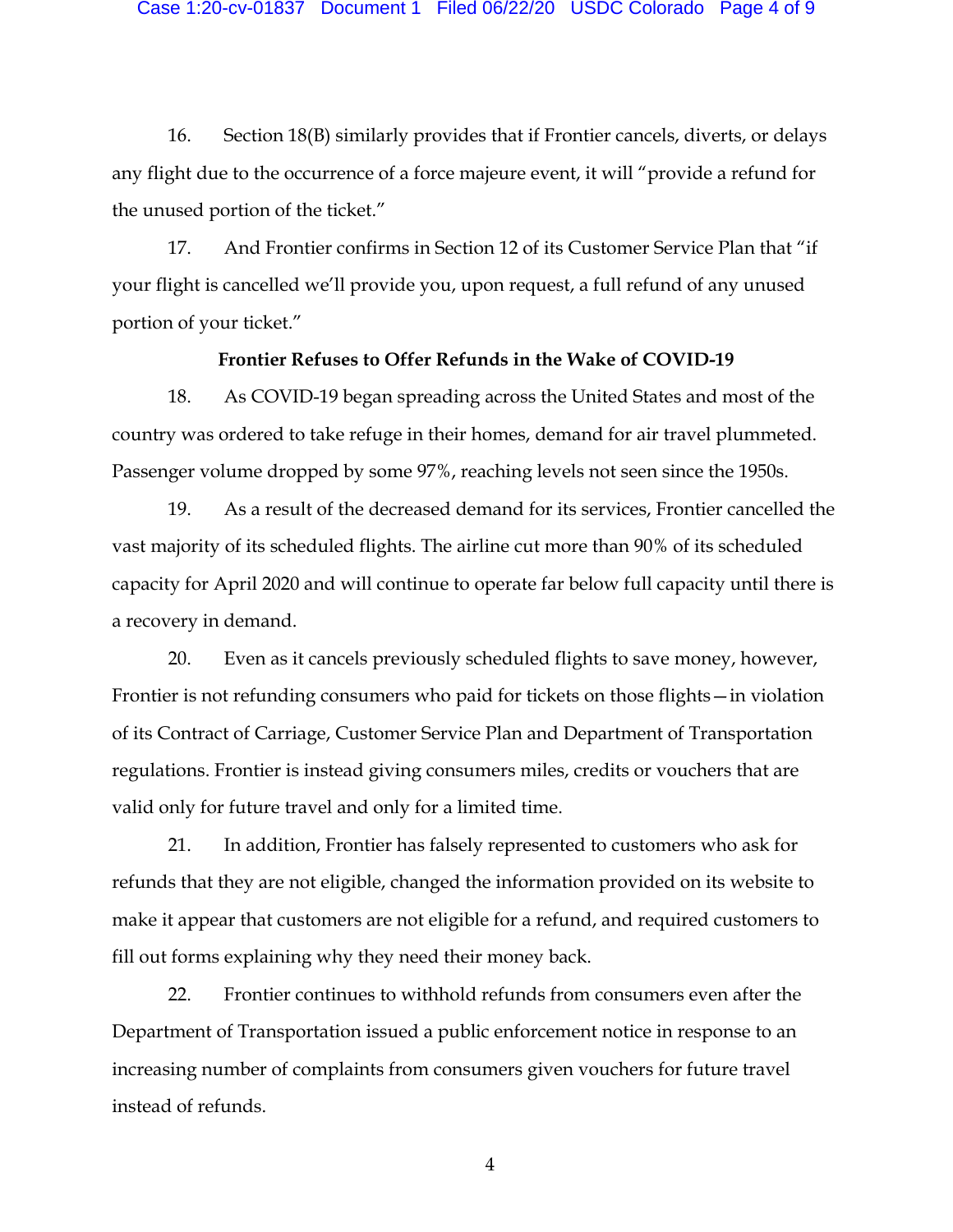23. The Department's notice was issued on April 3, 2020, emphasized that "[a]lthough the COVID-19 public health emergency has had an unprecedented impact on air travel, the airlines' obligation to refund passengers for cancelled or significantly delayed flights remains unchanged." Frontier and other airlines who were denying their customers refunds were warned that they would be subject to future enforcement actions if they did not timely remedy their non-compliance.

24. Over a month later, on May 12, 2020, the Department of Transportation reported that it continued to receive a high volume of complaints. Whereas it typically receives about 1,500 complaints and inquiries each month, the Department received more than 25,000 complaints and inquiries in March 2020 and April 2020, many of which concerned refunds. The Department repeated that it intended to exercise its enforcement discretion and provide carriers with an opportunity to become compliant.

25. Frontier also continues to withhold refunds from consumers even though it, unlike its customers, has access to inexpensive credit at a time when record numbers of Americans have lost their jobs and are struggling to make ends meet.

#### **PLAINTIFF'S EXPERIENCE**

26. Plaintiff Lakinya Bess is a member of Frontier's Discount Den, a paid subscription service that provides members access to Frontier's most deeply discounted fares.

27. Bess purchased tickets directly from Frontier for a flight for herself and her young daughter to travel from San Francisco, California to Baltimore, Maryland on March 17, 2020.

28. Frontier cancelled the flight, and notified Bess by email, asking whether she wanted a credit or refund. She replied with an email requesting a refund. Frontier responded by email, informing Bess that her refund would be processed within five to seven business days.

29. Frontier then sent Bess another email advising her that she'd received a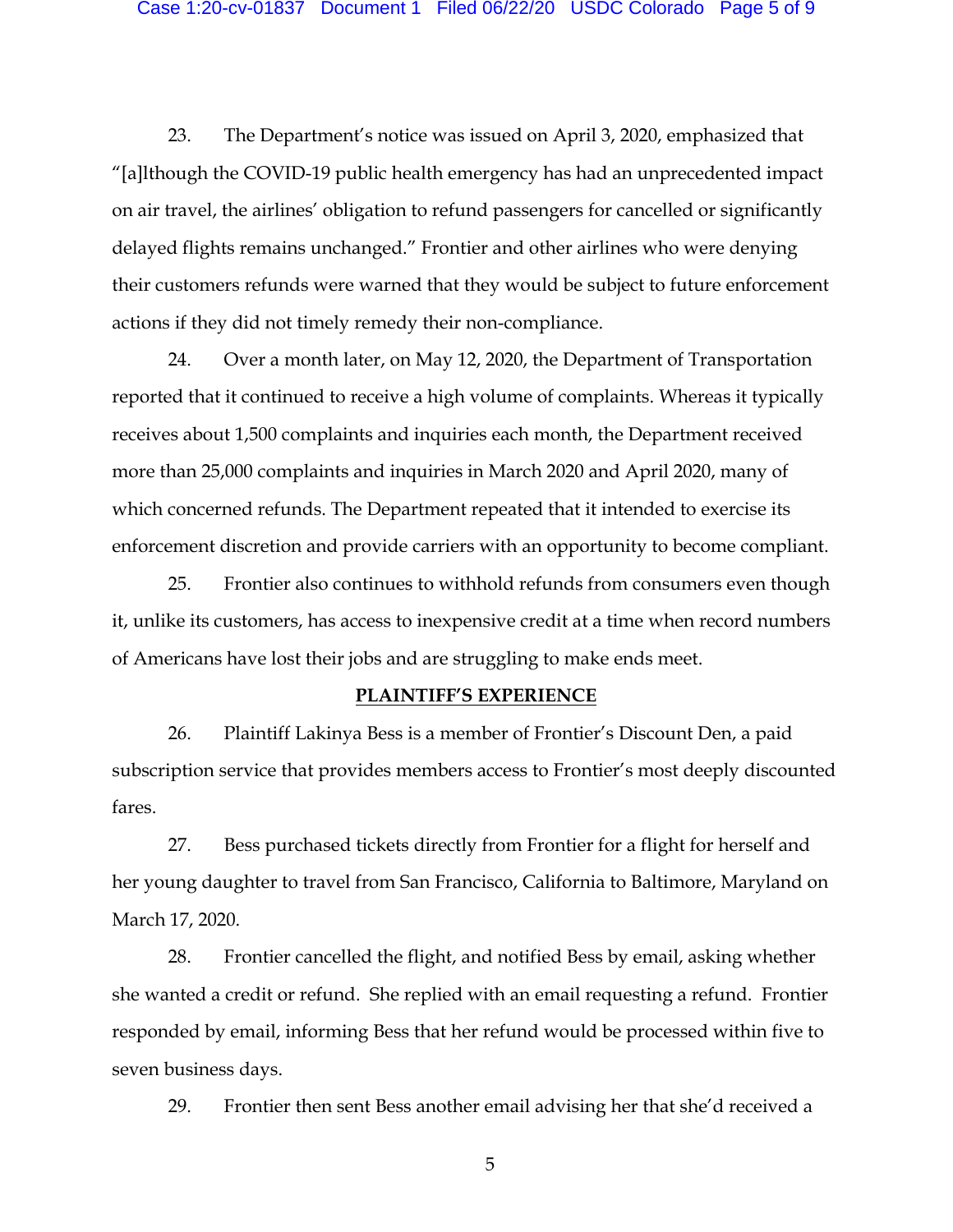credit of 20,000 miles. She called to complain, saying that she'd requested a refund, not a mileage credit. She was told that by opening the email with the credit offer, she'd accepted it.

30. To date, Bess is yet to receive the refund she is owed.

#### **CLASS ALLEGATIONS**

31. Pursuant to Rule 23 of the Federal Rules of Civil Procedure, Plaintiff seeks to pursue her claims on behalf of a class of similarly situated persons. The parameters of the class may be refined through discovery and will be subject to Court approval and modification, but for purposes of this complaint, Plaintiff proposes the following class definition:

All persons residing in the United States who purchased tickets for a Frontier Airlines flight scheduled to depart on or after March 1, 2020, whose flight was cancelled or significantly delayed, and who did not receive a full refund within 20 days of the cancellation.

32. The proposed class meets each of the requirements for class certification pursuant to Rule 23(a), Rule 23(b)(2), and Rule 23(b)(3).

33. Numerosity: The class is sufficiently numerous such that individual joinders are impracticable. Frontier was scheduled to operate hundreds of flights each day in March and April 2020, cancelled the vast majority of those flights, and has implemented a widespread practice of refusing to give its customers refunds.

34. Commonality & Predominance: Common questions of law and fact exist within the proposed class and are likely to predominate over any individualized issues. In particular, common issues of contractual interpretation—namely, whether Frontier's Contract of Carriage obligates it to pay refunds to customers who purchased tickets for flights subsequently cancelled by Frontier – are likely to be outcome determinative for the entire class.

35. Typicality: Plaintiff's claims are typical of those asserted by the proposed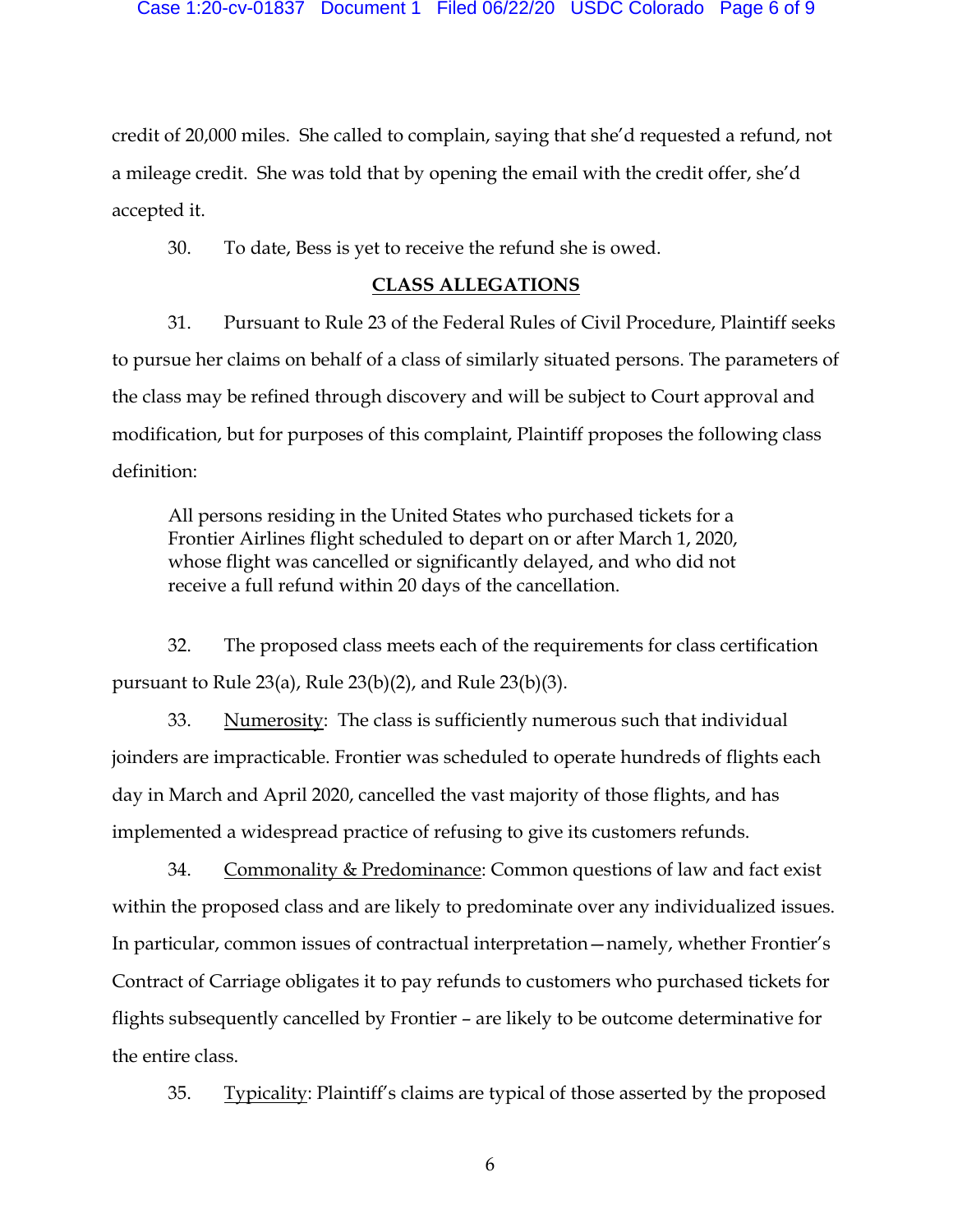class, as Plaintiff and class members each bought tickets for Frontier flights that were subsequently cancelled and each was denied a refund.

36. Adequacy: Plaintiff will fairly and adequately protect the interests of the proposed class. Plaintiff's interests do not conflict with the class's interests, as both seek to recover refunds for cancelled flights, and Plaintiff has retained counsel experienced in complex class litigation to represent class members' interests.

37. Superiority: A class action is superior to other available methods for the fair and efficient adjudication of this controversy. Frontier has appropriated money that rightfully belongs to thousands of consumers, and only through collective action can that wrong be fully remedied.

38. Declaratory Relief: Frontier has refused to issue refunds on grounds that apply generally to the class, such that final injunctive or corresponding declaratory relief is appropriate respecting the class as a whole.

#### **FIRST CAUSE OF ACTION Breach of Contract**

39. Plaintiff alleges this cause of action on behalf of herself and the proposed class, and in so doing, incorporates all preceding allegations.

40. Frontier offered to provide transportation services to Plaintiff and class members under the terms and conditions set forth in its Contract of Carriage.

41. Plaintiff and class members accepted Frontier's offer and by purchasing tickets for transportation on one or more of Frontier's flights.

42. Plaintiff and class members did all or substantially all of the things the contract required of them, or were excused from doing those things.

43. Frontier breached the contract by cancelling or substantially delaying its flights and failing to promptly refund Plaintiff's and class members' money, as required by its Contract of Carriage.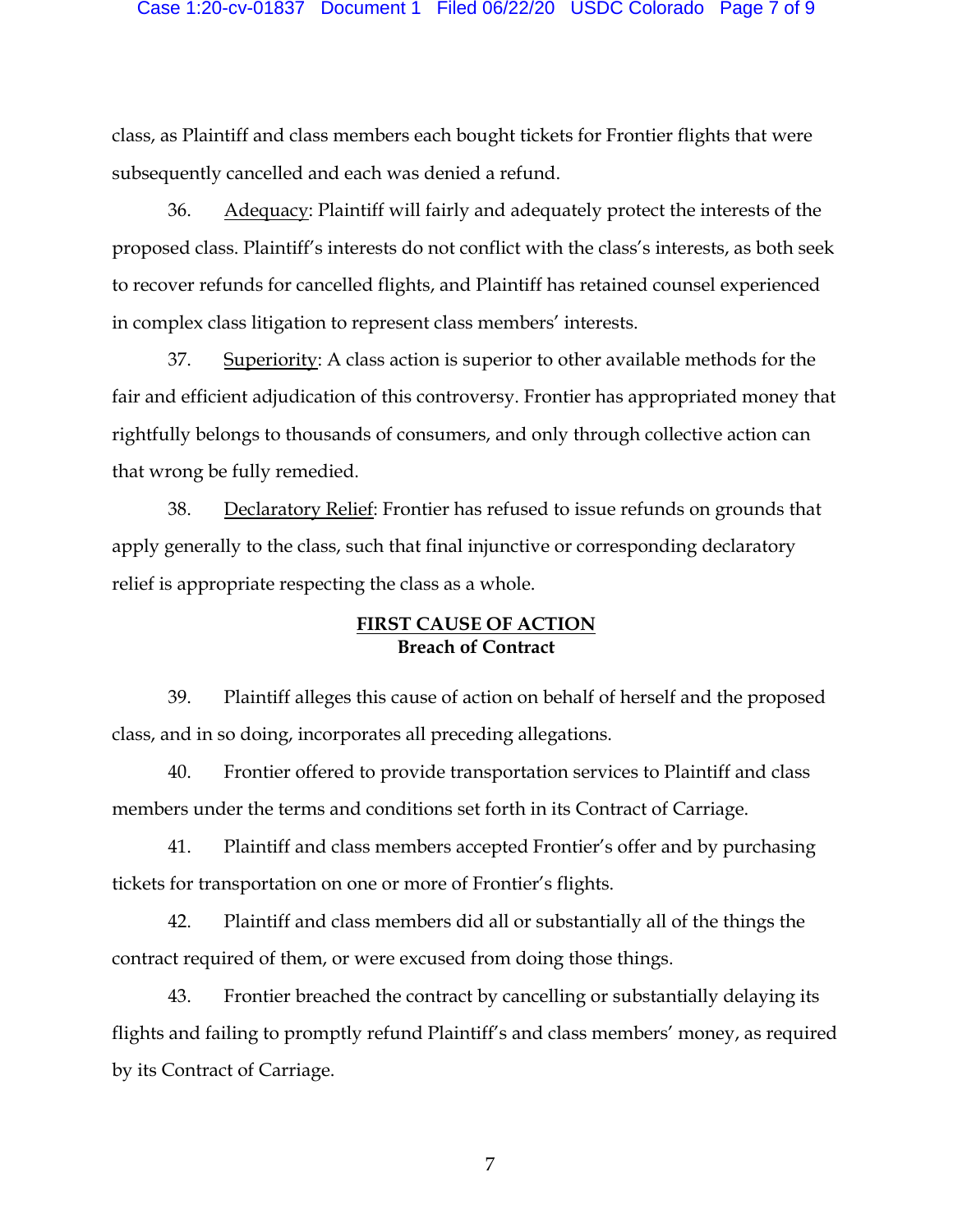44. Plaintiff and class members have suffered damages as a result of Frontier's breach of contract, including loss of the use of the money they spent for their tickets.

## **PRAYER FOR RELIEF**

WHEREFORE, Plaintiff, individually and on behalf of members of the proposed class, respectfully requests the following relief:

- A. A determination this action may be maintained as a class action;
- B. An award of damages according to proof;
- C. A declaration that Frontier has a contractual obligation to pay refunds when it cancels or significantly delays a flight;
- D. Pre-judgment interest and post-judgment interest, as provided by law;
- E. Attorneys' fees and expenses, including expert fees and costs; and
- F. Any and all other legal and equitable relief that the Court may find appropriate.

## **JURY DEMAND**

Plaintiff hereby demands a jury trial for all claims so triable.

June 22, 2020 Respectfully submitted,

By: /s/ *Karen Barth Menzies*

Karen Barth Menzies (SBN 180234) Michael L. Schrag (SBN 185832) Joshua J. Bloomfield (SBN 212172 **GIBBS LAW GROUP LLP**  505 14th Street, Suite 1110 Oakland, California 94612 (510) 350-9700 (tel.)  $(510)$  350-9701 (fax) **Error! Reference source not found.**

### **Error! Reference source not found.***and the*

*Proposed Class*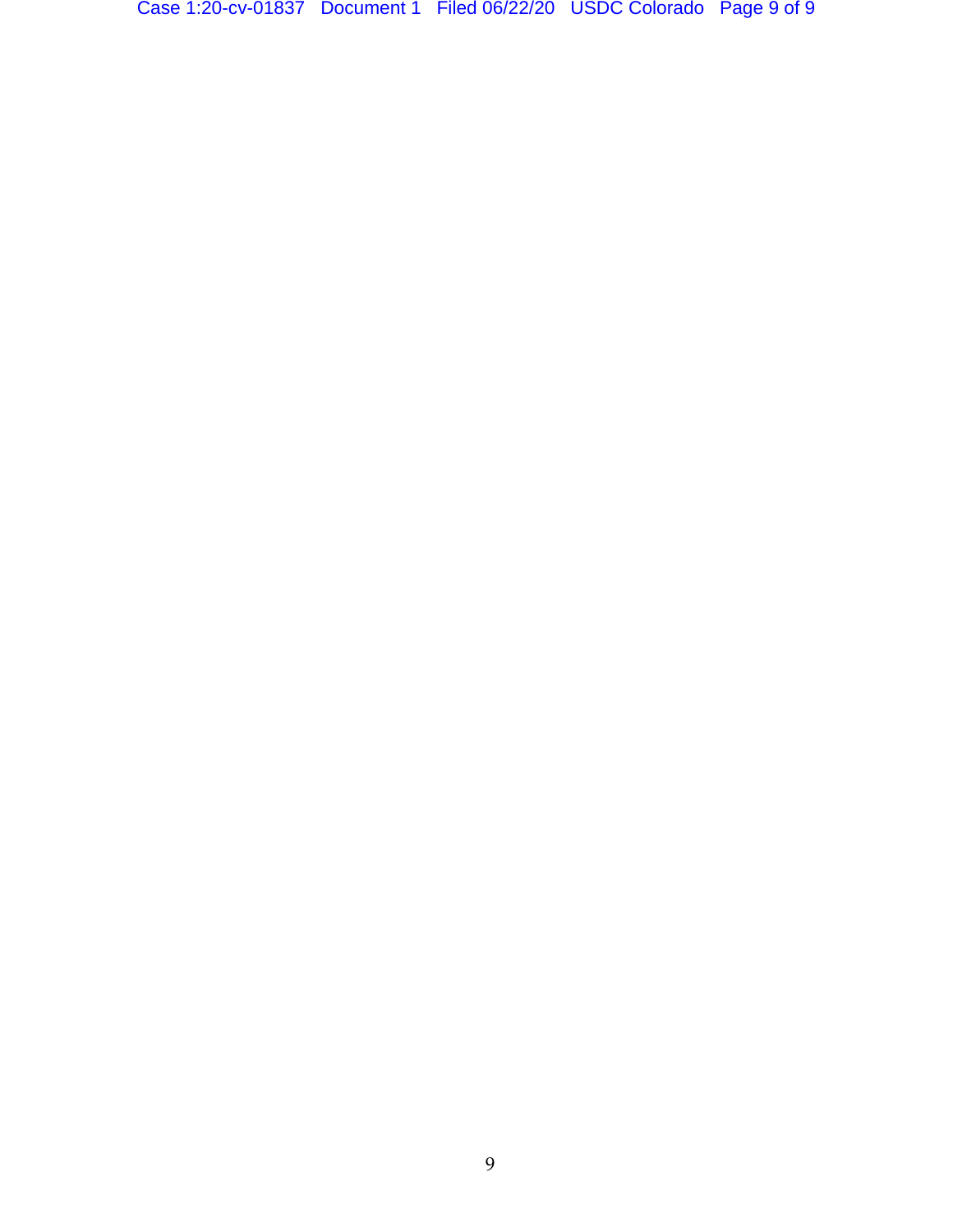#### Case 1:20-cv-01837 Document 1-1 Filed 06/22/20 USDC Colorado Page 1 of 2

District of Colorado JS 44 (Rev. 09/19)

## **CIVIL COVER SHEET**

The JS 44 civil cover sheet and the information contained herein neither replace nor supplement the filing and service of pleadings or other papers as required by law, except as provided by local rules of court. This form,

| <b>I. (a) PLAINTIFFS</b><br>LAKINYA BESS                                                                                                                                                                                                                                                                                                                                                                                                                                                                                                                                                                                                      |                                                                                                                                                                                                                                                                                                                                                                                                                                                                                                                                                                                                                                                |                                                                                                                                                                                                                                                                                                                                                                                                                                                                                                                                                                                                                                                                                                                    |  | DEFENDANTS<br>FRONTIER AIRLINES, INC.                                                                                                                                                                                                                                                                                                                                                                                                                   |                                                                                                                                                                                                                                                                                                                                                                                                                                                                                                              |                                                                                                                                                                                                                                                                                                                                                                                                                                                                                                                                                                                                                                                                                                                                                                                      |  |
|-----------------------------------------------------------------------------------------------------------------------------------------------------------------------------------------------------------------------------------------------------------------------------------------------------------------------------------------------------------------------------------------------------------------------------------------------------------------------------------------------------------------------------------------------------------------------------------------------------------------------------------------------|------------------------------------------------------------------------------------------------------------------------------------------------------------------------------------------------------------------------------------------------------------------------------------------------------------------------------------------------------------------------------------------------------------------------------------------------------------------------------------------------------------------------------------------------------------------------------------------------------------------------------------------------|--------------------------------------------------------------------------------------------------------------------------------------------------------------------------------------------------------------------------------------------------------------------------------------------------------------------------------------------------------------------------------------------------------------------------------------------------------------------------------------------------------------------------------------------------------------------------------------------------------------------------------------------------------------------------------------------------------------------|--|---------------------------------------------------------------------------------------------------------------------------------------------------------------------------------------------------------------------------------------------------------------------------------------------------------------------------------------------------------------------------------------------------------------------------------------------------------|--------------------------------------------------------------------------------------------------------------------------------------------------------------------------------------------------------------------------------------------------------------------------------------------------------------------------------------------------------------------------------------------------------------------------------------------------------------------------------------------------------------|--------------------------------------------------------------------------------------------------------------------------------------------------------------------------------------------------------------------------------------------------------------------------------------------------------------------------------------------------------------------------------------------------------------------------------------------------------------------------------------------------------------------------------------------------------------------------------------------------------------------------------------------------------------------------------------------------------------------------------------------------------------------------------------|--|
| Solano County, CA<br>County of Residence of First Listed Plaintiff<br>(b)<br>(EXCEPT IN U.S. PLAINTIFF CASES)                                                                                                                                                                                                                                                                                                                                                                                                                                                                                                                                 |                                                                                                                                                                                                                                                                                                                                                                                                                                                                                                                                                                                                                                                |                                                                                                                                                                                                                                                                                                                                                                                                                                                                                                                                                                                                                                                                                                                    |  | County of Residence of First Listed Defendant<br>(IN U.S. PLAINTIFF CASES ONLY)<br>IN LAND CONDEMNATION CASES, USE THE LOCATION OF THE TRACT OF LAND INVOLVED.<br>NOTE:                                                                                                                                                                                                                                                                                 |                                                                                                                                                                                                                                                                                                                                                                                                                                                                                                              |                                                                                                                                                                                                                                                                                                                                                                                                                                                                                                                                                                                                                                                                                                                                                                                      |  |
| (c) Attorneys (Firm Name, Address, and Telephone Number)<br>Karen Barth Menzies<br><b>GIBBS LAW GROUP LLP</b><br>505 14th Street, Suite 1110, Oakland, CA 94612 Tel: (510) 350-9700                                                                                                                                                                                                                                                                                                                                                                                                                                                           |                                                                                                                                                                                                                                                                                                                                                                                                                                                                                                                                                                                                                                                |                                                                                                                                                                                                                                                                                                                                                                                                                                                                                                                                                                                                                                                                                                                    |  | Attorneys (If Known)                                                                                                                                                                                                                                                                                                                                                                                                                                    |                                                                                                                                                                                                                                                                                                                                                                                                                                                                                                              |                                                                                                                                                                                                                                                                                                                                                                                                                                                                                                                                                                                                                                                                                                                                                                                      |  |
| <b>II. BASIS OF JURISDICTION</b> (Place an "X" in One Box Only)                                                                                                                                                                                                                                                                                                                                                                                                                                                                                                                                                                               |                                                                                                                                                                                                                                                                                                                                                                                                                                                                                                                                                                                                                                                |                                                                                                                                                                                                                                                                                                                                                                                                                                                                                                                                                                                                                                                                                                                    |  |                                                                                                                                                                                                                                                                                                                                                                                                                                                         |                                                                                                                                                                                                                                                                                                                                                                                                                                                                                                              | <b>III. CITIZENSHIP OF PRINCIPAL PARTIES</b> (Place an "X" in One Box for Plaintiff                                                                                                                                                                                                                                                                                                                                                                                                                                                                                                                                                                                                                                                                                                  |  |
| $\Box$ 1 U.S. Government<br>Plaintiff                                                                                                                                                                                                                                                                                                                                                                                                                                                                                                                                                                                                         | <b>3</b> Federal Question<br>(U.S. Government Not a Party)                                                                                                                                                                                                                                                                                                                                                                                                                                                                                                                                                                                     |                                                                                                                                                                                                                                                                                                                                                                                                                                                                                                                                                                                                                                                                                                                    |  | (For Diversity Cases Only)<br>Citizen of This State                                                                                                                                                                                                                                                                                                                                                                                                     | <b>DEF</b><br><b>PTF</b><br>$\Box$ 1<br>Incorporated or Principal Place<br>$\Box$ 1<br>of Business In This State                                                                                                                                                                                                                                                                                                                                                                                             | and One Box for Defendant)<br><b>PTF</b><br><b>DEF</b><br>$\mathbf{X}$ 4<br>$\Box$ 4                                                                                                                                                                                                                                                                                                                                                                                                                                                                                                                                                                                                                                                                                                 |  |
| $\Box$ 2 U.S. Government<br>Defendant                                                                                                                                                                                                                                                                                                                                                                                                                                                                                                                                                                                                         | $\mathbf{\times}$ 4 Diversity<br>(Indicate Citizenship of Parties in Item III)                                                                                                                                                                                                                                                                                                                                                                                                                                                                                                                                                                 |                                                                                                                                                                                                                                                                                                                                                                                                                                                                                                                                                                                                                                                                                                                    |  | $\mathbf{\times} 2$<br>Citizen of Another State<br>1 2 Incorporated and Principal Place<br>of Business In Another State                                                                                                                                                                                                                                                                                                                                 |                                                                                                                                                                                                                                                                                                                                                                                                                                                                                                              | $\Box$ 5<br>$\square$ 5                                                                                                                                                                                                                                                                                                                                                                                                                                                                                                                                                                                                                                                                                                                                                              |  |
|                                                                                                                                                                                                                                                                                                                                                                                                                                                                                                                                                                                                                                               |                                                                                                                                                                                                                                                                                                                                                                                                                                                                                                                                                                                                                                                |                                                                                                                                                                                                                                                                                                                                                                                                                                                                                                                                                                                                                                                                                                                    |  | Citizen or Subject of a<br>Foreign Country                                                                                                                                                                                                                                                                                                                                                                                                              | 3 Foreign Nation<br>$\Box$ 3                                                                                                                                                                                                                                                                                                                                                                                                                                                                                 | $\Box$ 6<br>$\Box$ 6                                                                                                                                                                                                                                                                                                                                                                                                                                                                                                                                                                                                                                                                                                                                                                 |  |
| <b>IV. NATURE OF SUIT</b> (Place an "X" in One Box Only)<br><b>CONTRACT</b>                                                                                                                                                                                                                                                                                                                                                                                                                                                                                                                                                                   |                                                                                                                                                                                                                                                                                                                                                                                                                                                                                                                                                                                                                                                |                                                                                                                                                                                                                                                                                                                                                                                                                                                                                                                                                                                                                                                                                                                    |  |                                                                                                                                                                                                                                                                                                                                                                                                                                                         | <b>BANKRUPTCY</b>                                                                                                                                                                                                                                                                                                                                                                                                                                                                                            | Click here for: Nature of Suit Code Descriptions.                                                                                                                                                                                                                                                                                                                                                                                                                                                                                                                                                                                                                                                                                                                                    |  |
| $\Box$ 110 Insurance<br>$\Box$ 120 Marine<br>$\Box$ 130 Miller Act<br>$\Box$ 140 Negotiable Instrument<br>$\Box$ 150 Recovery of Overpayment<br>& Enforcement of Judgment<br>□ 151 Medicare Act<br>□ 152 Recovery of Defaulted<br><b>Student Loans</b><br>(Excludes Veterans)<br>153 Recovery of Overpayment<br>of Veteran's Benefits<br>160 Stockholders' Suits<br>X 190 Other Contract<br>195 Contract Product Liability<br>$\Box$ 196 Franchise<br><b>REAL PROPERTY</b><br>210 Land Condemnation<br>220 Foreclosure<br>$\Box$ 230 Rent Lease & Ejectment<br>240 Torts to Land<br>245 Tort Product Liability<br>290 All Other Real Property | PERSONAL INJURY<br>$\Box$ 310 Airplane<br>315 Airplane Product<br>Liability<br>$\Box$ 320 Assault, Libel &<br>Slander<br>□ 330 Federal Employers'<br>Liability<br>$\Box$ 340 Marine<br>345 Marine Product<br>Liability<br>350 Motor Vehicle<br>355 Motor Vehicle<br>Product Liability<br>360 Other Personal<br>Injury<br>$\Box$ 362 Personal Injury -<br>Medical Malpractice<br><b>CIVIL RIGHTS</b><br>$\Box$ 440 Other Civil Rights<br>$\Box$ 441 Voting<br>$\Box$ 442 Employment<br>$\Box$ 443 Housing/<br>Accommodations<br>$\Box$ 445 Amer. w/Disabilities -<br>Employment<br>$\square$ 446 Amer. w/Disabilities<br>Other<br>448 Education | <b>TORTS</b><br>PERSONAL INJURY<br>$\Box$ 365 Personal Injury -<br>Product Liability<br>367 Health Care/<br>Pharmaceutical<br>Personal Injury<br>Product Liability<br><b>1368</b> Asbestos Personal<br><b>Injury Product</b><br>Liability<br>PERSONAL PROPERTY<br>370 Other Fraud<br>$\Box$ 371 Truth in Lending<br>380 Other Personal<br><b>Property Damage</b><br>385 Property Damage<br>Product Liability<br>PRISONER PETITIONS<br><b>Habeas Corpus:</b><br>463 Alien Detainee<br>$\Box$ 510 Motions to Vacate<br>Sentence<br>□ 530 General<br>535 Death Penalty<br>Other:<br>□ 540 Mandamus & Other<br>$\Box$ 550 Civil Rights<br>555 Prison Condition<br>560 Civil Detainee -<br>Conditions of<br>Confinement |  | <b>FORFEITURE/PENALTY</b><br>□ 625 Drug Related Seizure<br>of Property 21 USC 881<br>$\Box$ 690 Other<br><b>LABOR</b><br>710 Fair Labor Standards<br>Act<br>720 Labor/Management<br>Relations<br>740 Railway Labor Act<br>751 Family and Medical<br>Leave Act<br>790 Other Labor Litigation<br>791 Employee Retirement<br>Income Security Act<br><b>IMMIGRATION</b><br>$\Box$ 462 Naturalization Application<br>$\Box$ 465 Other Immigration<br>Actions | 1422 Appeal 28 USC 158<br>$\Box$ 423 Withdrawal<br>28 USC 157<br><b>PROPERTY RIGHTS</b><br>$\Box$ 820 Copyrights<br>$\Box$ 830 Patent<br>□ 835 Patent - Abbreviated<br>New Drug Application<br>□ 840 Trademark<br><b>SOCIAL SECURITY</b><br>$\Box$ 861 HIA (1395ff)<br><b>1</b> 862 Black Lung (923)<br>$\Box$ 863 DIWC/DIWW (405(g))<br>□ 864 SSID Title XVI<br>$\Box$ 865 RSI (405(g))<br><b>FEDERAL TAX SUITS</b><br>7 870 Taxes (U.S. Plaintiff<br>or Defendant)<br>□ 871 IRS-Third Party<br>26 USC 7609 | <b>OTHER STATUTES</b><br>375 False Claims Act<br>$\Box$ 376 Qui Tam (31 USC<br>3729(a)<br>$\Box$ 400 State Reapportionment<br>$\Box$ 410 Antitrust<br>$\Box$ 430 Banks and Banking<br>$\Box$ 450 Commerce<br>$\Box$ 460 Deportation<br>1 470 Racketeer Influenced and<br>Corrupt Organizations<br>480 Consumer Credit<br>$(15$ USC 1681 or 1692)<br>1485 Telephone Consumer<br>Protection Act<br>□ 490 Cable/Sat TV<br>□ 850 Securities/Commodities/<br>Exchange<br>1 890 Other Statutory Actions<br>□ 891 Agricultural Acts<br>□ 893 Environmental Matters<br>$\Box$ 895 Freedom of Information<br>Act<br>$\Box$ 896 Arbitration<br>□ 899 Administrative Procedure<br>Act/Review or Appeal of<br><b>Agency Decision</b><br>$\Box$ 950 Constitutionality of<br><b>State Statutes</b> |  |
| V. ORIGIN (Place an "X" in One Box Only)<br>$\mathbb{X}$ 1 Original<br>Proceeding                                                                                                                                                                                                                                                                                                                                                                                                                                                                                                                                                             | $\square$ 2 Removed from<br>$\Box$ 3<br><b>State Court</b>                                                                                                                                                                                                                                                                                                                                                                                                                                                                                                                                                                                     | Remanded from<br>Appellate Court                                                                                                                                                                                                                                                                                                                                                                                                                                                                                                                                                                                                                                                                                   |  | $\Box$ 4 Reinstated or $\Box$ 5 Transferred from<br>Reopened<br>(specify)                                                                                                                                                                                                                                                                                                                                                                               | $\Box$ 6 Multidistrict<br>Litigation -<br><b>Another District</b><br>Transfer                                                                                                                                                                                                                                                                                                                                                                                                                                | $\Box$ 8 Multidistrict<br>Litigation -<br>Direct File                                                                                                                                                                                                                                                                                                                                                                                                                                                                                                                                                                                                                                                                                                                                |  |
| VI. CAUSE OF ACTION                                                                                                                                                                                                                                                                                                                                                                                                                                                                                                                                                                                                                           | Brief description of cause:<br>Breach of Contract                                                                                                                                                                                                                                                                                                                                                                                                                                                                                                                                                                                              |                                                                                                                                                                                                                                                                                                                                                                                                                                                                                                                                                                                                                                                                                                                    |  | Cite the U.S. Civil Statute under which you are filing ( <i>Do not cite jurisdictional statutes unless diversity</i> ): 28 U.S.C. § 1332(d)(2), Class Action Fairness Act                                                                                                                                                                                                                                                                               |                                                                                                                                                                                                                                                                                                                                                                                                                                                                                                              | <b>AP Docket</b>                                                                                                                                                                                                                                                                                                                                                                                                                                                                                                                                                                                                                                                                                                                                                                     |  |
| <b>VII. REQUESTED IN</b><br><b>COMPLAINT:</b>                                                                                                                                                                                                                                                                                                                                                                                                                                                                                                                                                                                                 | UNDER RULE 23, F.R.Cv.P.                                                                                                                                                                                                                                                                                                                                                                                                                                                                                                                                                                                                                       | <b>EX</b> CHECK IF THIS IS A CLASS ACTION                                                                                                                                                                                                                                                                                                                                                                                                                                                                                                                                                                                                                                                                          |  | <b>DEMAND \$</b>                                                                                                                                                                                                                                                                                                                                                                                                                                        | <b>JURY DEMAND:</b>                                                                                                                                                                                                                                                                                                                                                                                                                                                                                          | CHECK YES only if demanded in complaint:<br>$\mathbb{X}$ Yes<br>$\n  Two\n$                                                                                                                                                                                                                                                                                                                                                                                                                                                                                                                                                                                                                                                                                                          |  |
| VIII. RELATED CASE(S)<br><b>IF ANY</b>                                                                                                                                                                                                                                                                                                                                                                                                                                                                                                                                                                                                        | (See instructions):                                                                                                                                                                                                                                                                                                                                                                                                                                                                                                                                                                                                                            | JUDGE Philip A. Brimmer                                                                                                                                                                                                                                                                                                                                                                                                                                                                                                                                                                                                                                                                                            |  |                                                                                                                                                                                                                                                                                                                                                                                                                                                         | DOCKET NUMBER 1:20-cv-1153                                                                                                                                                                                                                                                                                                                                                                                                                                                                                   |                                                                                                                                                                                                                                                                                                                                                                                                                                                                                                                                                                                                                                                                                                                                                                                      |  |
| <b>DATE</b><br>06/22/2020                                                                                                                                                                                                                                                                                                                                                                                                                                                                                                                                                                                                                     | SIGNATURE OF ATTORNEY OF RECORD<br>/s/ Karen Barth Menzies                                                                                                                                                                                                                                                                                                                                                                                                                                                                                                                                                                                     |                                                                                                                                                                                                                                                                                                                                                                                                                                                                                                                                                                                                                                                                                                                    |  |                                                                                                                                                                                                                                                                                                                                                                                                                                                         |                                                                                                                                                                                                                                                                                                                                                                                                                                                                                                              |                                                                                                                                                                                                                                                                                                                                                                                                                                                                                                                                                                                                                                                                                                                                                                                      |  |
| <b>FOR OFFICE USE ONLY</b><br><b>RECEIPT#</b>                                                                                                                                                                                                                                                                                                                                                                                                                                                                                                                                                                                                 | <b>AMOUNT</b>                                                                                                                                                                                                                                                                                                                                                                                                                                                                                                                                                                                                                                  | <b>APPLYING IFP</b>                                                                                                                                                                                                                                                                                                                                                                                                                                                                                                                                                                                                                                                                                                |  | <b>JUDGE</b>                                                                                                                                                                                                                                                                                                                                                                                                                                            | MAG. JUDGE                                                                                                                                                                                                                                                                                                                                                                                                                                                                                                   |                                                                                                                                                                                                                                                                                                                                                                                                                                                                                                                                                                                                                                                                                                                                                                                      |  |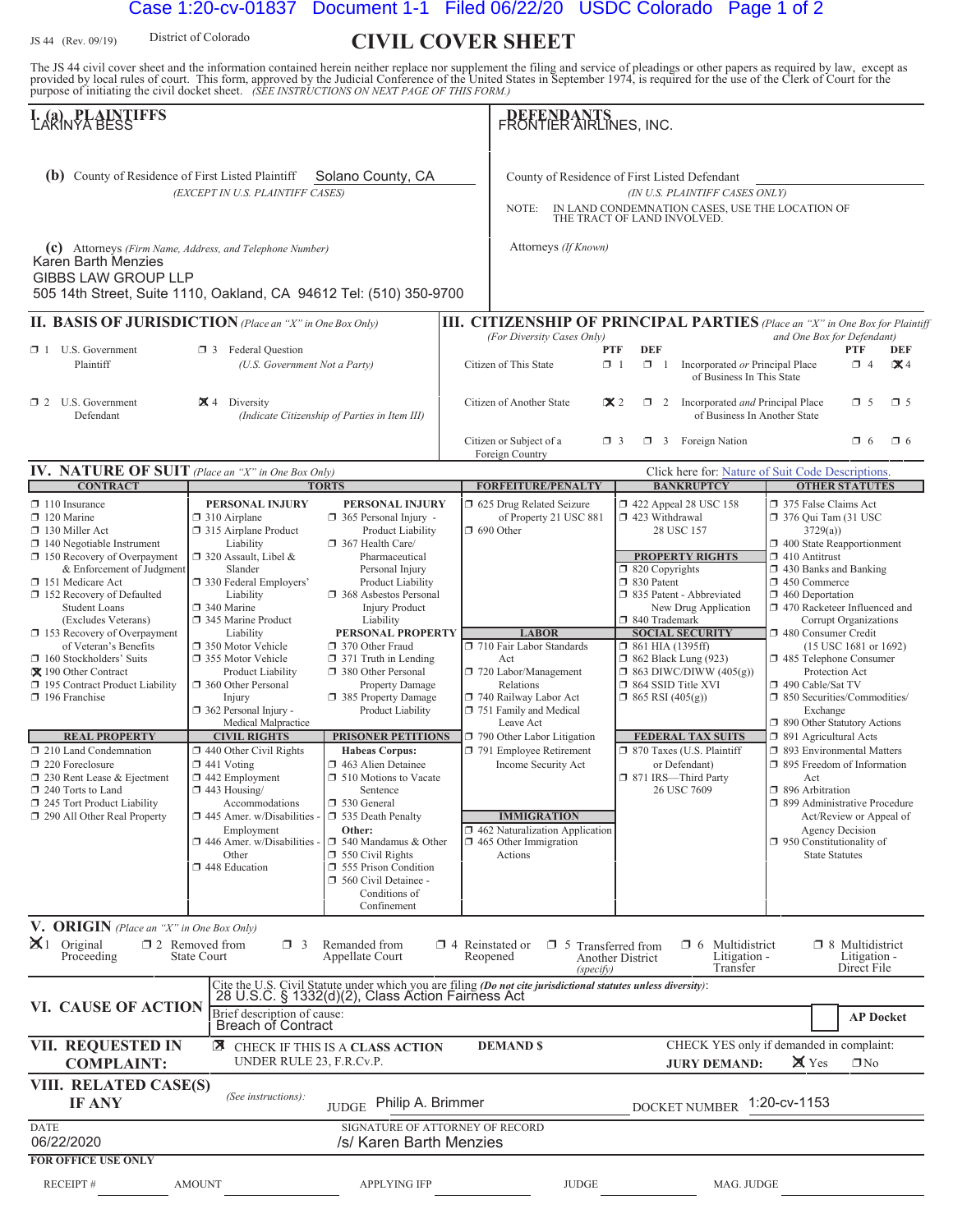#### **INSTRUCTIONS FOR ATTORNEYS COMPLETING CIVIL COVER SHEET FORM JS 44**

#### Authority For Civil Cover Sheet

The JS 44 civil cover sheet and the information contained herein neither replaces nor supplements the filings and service of pleading or other papers as required by law, except as provided by local rules of court. This form, approved by the Judicial Conference of the United States in September 1974, is required for the use of the Clerk of Court for the purpose of initiating the civil docket sheet. Consequently, a civil cover sheet is submitted to the Clerk of Court for each civil complaint filed. The attorney filing a case should complete the form as follows:

- Plaintiffs-Defendants. Enter names (last, first, middle initial) of plaintiff and defendant. If the plaintiff or defendant is a government agency, use  $L(a)$ only the full name or standard abbreviations. If the plaintiff or defendant is an official within a government agency, identify first the agency and then the official, giving both name and title.
- County of Residence. For each civil case filed, except U.S. plaintiff cases, enter the name of the county where the first listed plaintiff resides at the  $(b)$ time of filing. In U.S. plaintiff cases, enter the name of the county in which the first listed defendant resides at the time of filing. (NOTE: In land condemnation cases, the county of residence of the "defendant" is the location of the tract of land involved.)
- Attorneys. Enter the firm name, address, telephone number, and attorney of record. If there are several attorneys, list them on an attachment, noting  $(c)$ in this section "(see attachment)".

II. Jurisdiction. The basis of jurisdiction is set forth under Rule 8(a), F.R.Cv.P., which requires that jurisdictions be shown in pleadings. Place an "X" in one of the boxes. If there is more than one basis of jurisdiction, precedence is given in the order shown below.

United States plaintiff. (1) Jurisdiction based on 28 U.S.C. 1345 and 1348. Suits by agencies and officers of the United States are included here. United States defendant. (2) When the plaintiff is suing the United States, its officers or agencies, place an "X" in this box.

Federal question. (3) This refers to suits under 28 U.S.C. 1331, where jurisdiction arises under the Constitution of the United States, an amendment to the Constitution, an act of Congress or a treaty of the United States. In cases where the U.S. is a party, the U.S. plaintiff or defendant code takes precedence, and box 1 or 2 should be marked.

Diversity of citizenship. (4) This refers to suits under 28 U.S.C. 1332, where parties are citizens of different states. When Box 4 is checked, the citizenship of the different parties must be checked. (See Section III below; NOTE: federal question actions take precedence over diversity cases.)

- III. Residence (citizenship) of Principal Parties. This section of the JS 44 is to be completed if diversity of citizenship was indicated above. Mark this section for each principal party.
- Nature of Suit. Place an "X" in the appropriate box. If there are multiple nature of suit codes associated with the case, pick the nature of suit code IV. that is most applicable. Click here for: Nature of Suit Code Descriptions.
- $V_{\star}$ Origin. Place an "X" in one of the seven boxes.

Original Proceedings. (1) Cases which originate in the United States district courts.

Removed from State Court. (2) Proceedings initiated in state courts may be removed to the district courts under Title 28 U.S.C., Section 1441. Remanded from Appellate Court. (3) Check this box for cases remanded to the district court for further action. Use the date of remand as the filing date.

Reinstated or Reopened. (4) Check this box for cases reinstated or reopened in the district court. Use the reopening date as the filing date. Transferred from Another District. (5) For cases transferred under Title 28 U.S.C. Section 1404(a). Do not use this for within district transfers or multidistrict litigation transfers.

Multidistrict Litigation – Transfer. (6) Check this box when a multidistrict case is transferred into the district under authority of Title 28 U.S.C. Section 1407.

Multidistrict Litigation – Direct File. (8) Check this box when a multidistrict case is filed in the same district as the Master MDL docket. PLEASE NOTE THAT THERE IS NOT AN ORIGIN CODE 7. Origin Code 7 was used for historical records and is no longer relevant due to changes in statue.

- VI. Cause of Action. Report the civil statute directly related to the cause of action and give a brief description of the cause. Do not cite jurisdictional statutes unless diversity. Example: U.S. Civil Statute: 47 USC 553 Brief Description: Unauthorized reception of cable service
- VII. Requested in Complaint. Class Action. Place an "X" in this box if you are filing a class action under Rule 23, F.R.Cv.P. Demand. In this space enter the actual dollar amount being demanded or indicate other demand, such as a preliminary injunction. Jury Demand. Check the appropriate box to indicate whether or not a jury is being demanded.
- VIII. Related Cases. This section of the JS 44 is used to reference related pending cases, if any. If there are related pending cases, insert the docket numbers and the corresponding judge names for such cases.

Date and Attorney Signature. Date and sign the civil cover sheet.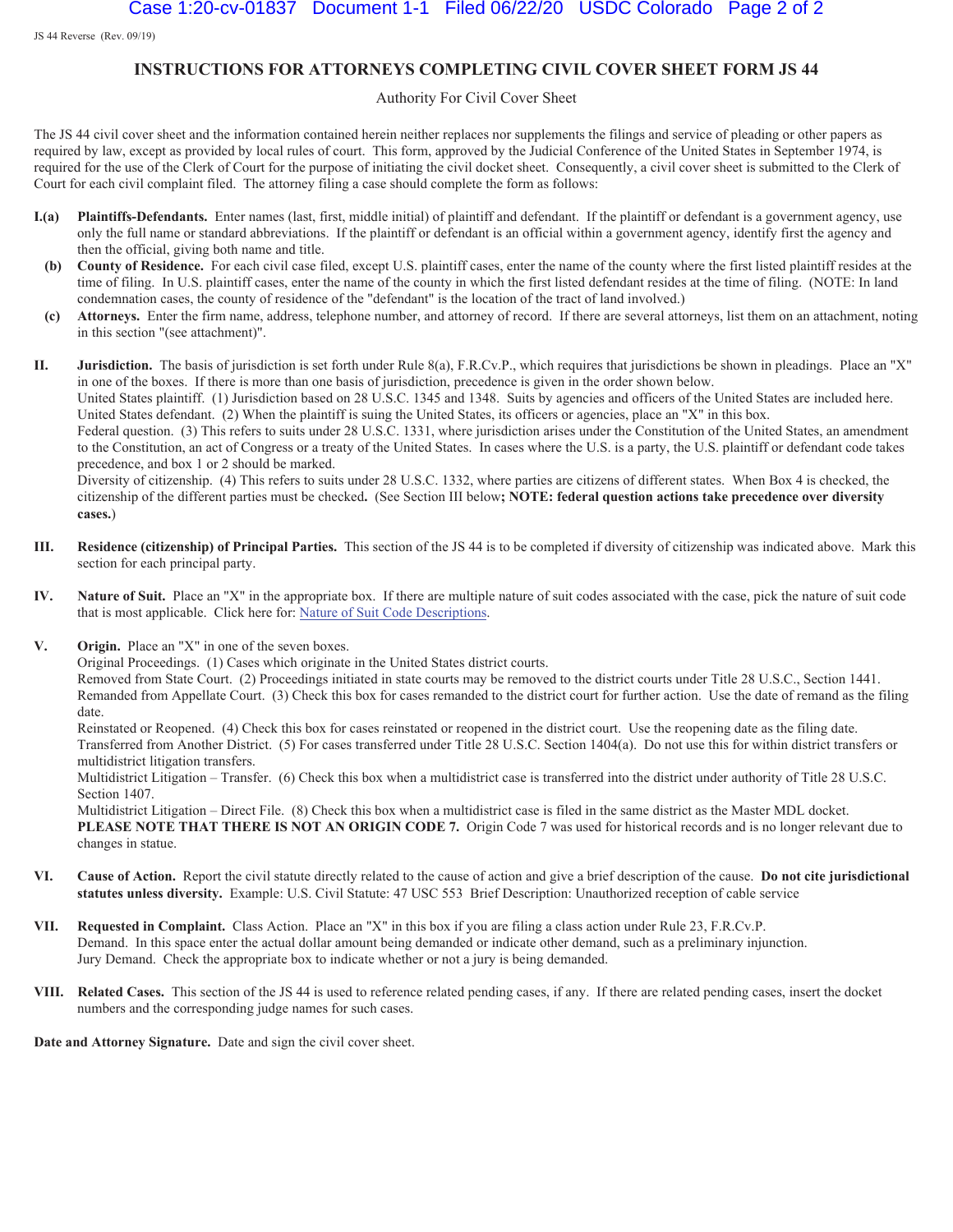AO 440 (Rev. 06/12) Summons in a Civil Action

| <b>UNITED STATES DISTRICT COURT</b><br>for the |                      |  |  |  |  |  |
|------------------------------------------------|----------------------|--|--|--|--|--|
|                                                | District of Colorado |  |  |  |  |  |
| <b>LAKINYA BESS</b>                            |                      |  |  |  |  |  |
| Plaintiff(s)<br>V.                             | Civil Action No.     |  |  |  |  |  |
| FRONTIER AIRLINES, INC.                        |                      |  |  |  |  |  |
| Defendant(s)                                   |                      |  |  |  |  |  |
| <b>SUMMONS IN A CIVIL ACTION</b>               |                      |  |  |  |  |  |

To: *(Defendant's name and address)* FRONTIER AIRLINES, INC. c/o Corporation Service Company 1900 W. Littleton Blvd. Littleton, CO 80120

A lawsuit has been filed against you.

Within 21 days after service of this summons on you (not counting the day you received it) — or 60 days if you are the United States or a United States agency, or an officer or employee of the United States described in Fed. R. Civ. P. 12 (a)(2) or (3) — you must serve on the plaintiff an answer to the attached complaint or a motion under Rule 12 of the Federal Rules of Civil Procedure. The answer or motion must be served on the plaintiff or plaintiff's attorney, whose name and address are: Karen Barth Menzies

Gibbs Law Group LLP 505 14th Street, Suite 1110 Oakland, CA 94612 Telephone: (510) 350-9700

If you fail to respond, judgment by default will be entered against you for the relief demanded in the complaint. You also must file your answer or motion with the court.

*CLERK OF COURT*

Date:

*Signature of Clerk or Deputy Clerk*